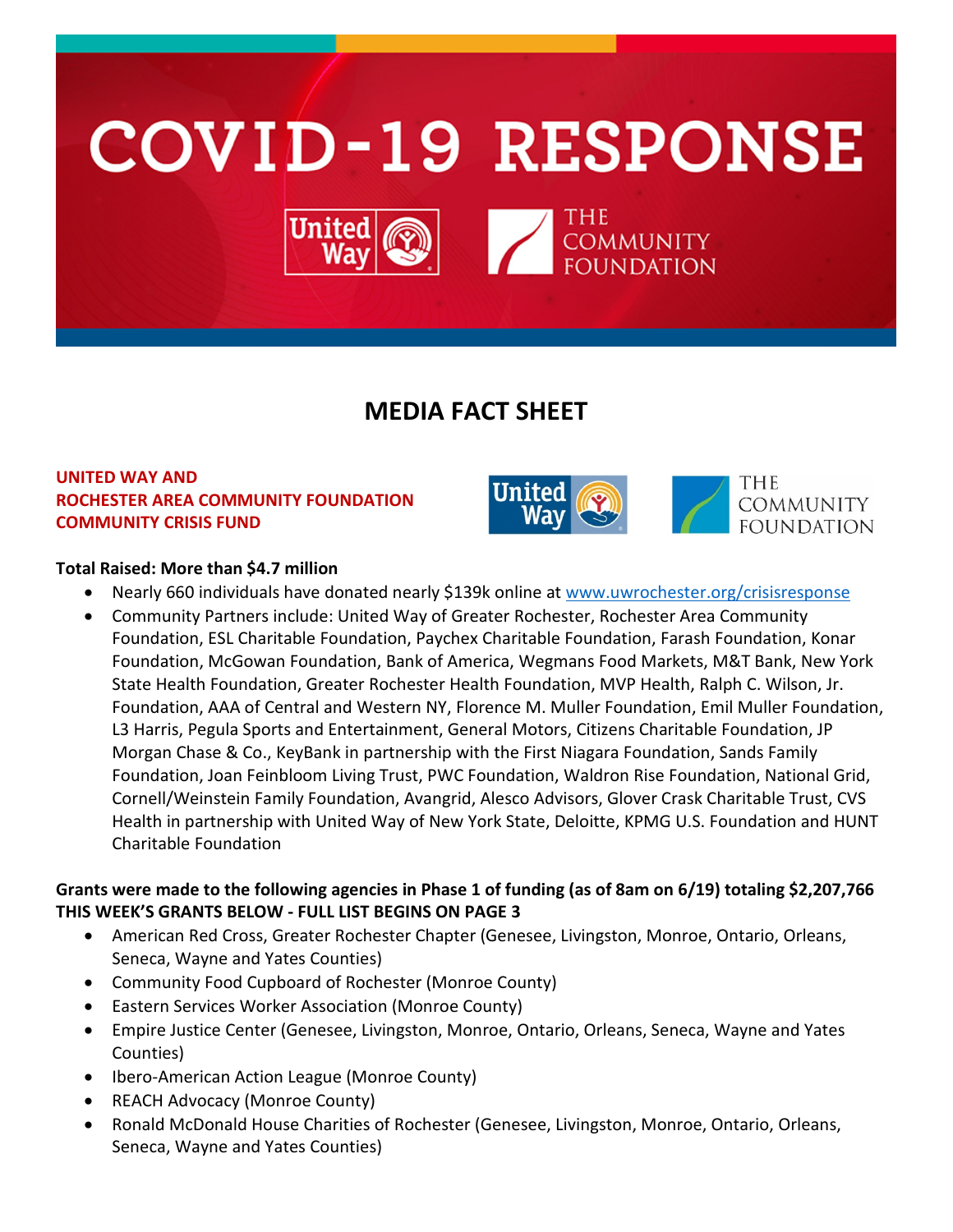

#### **MASKMAKERS**

**We anticipate that more than 50,000 homemade masks are needed for nonprofit staff and clients**—and we need the community's help to keep their staff and clients safe and healthy during the COVID-19 pandemic. **We have received 14,000 homemade masks to provide to local nonprofits. 35,500 homemade masks have been requested by nonprofits – we still need your help!** Community members can visit [www.uwrochester.org/covidmasks](http://www.uwrochester.org/covidmasks) to learn how they can donate homemade masks to be a United Way #MaskMaker.

#### **VOLUNTEER UNITED**

- Number of volunteers: **3,970 volunteer slots filled**
- Agency spotlight:
	- Pencils & Paper provides free school supplies to local teachers to help fill classrooms for schools and students most impacted by poverty. The program is looking for support for a virtual school supply drive to restock shelves for students in the classroom or at home this fall. You can help by purchasing supplies from the Pencils & Paper Amazon Wish List. [https://uwrochester.galaxydigital.com/need/detail/?need\\_id=523787](https://uwrochester.galaxydigital.com/need/detail/?need_id=523787)
- See all volunteer opportunities at [www.uwrochester.org/covidvolunteer.](http://www.uwrochester.org/covidvolunteer)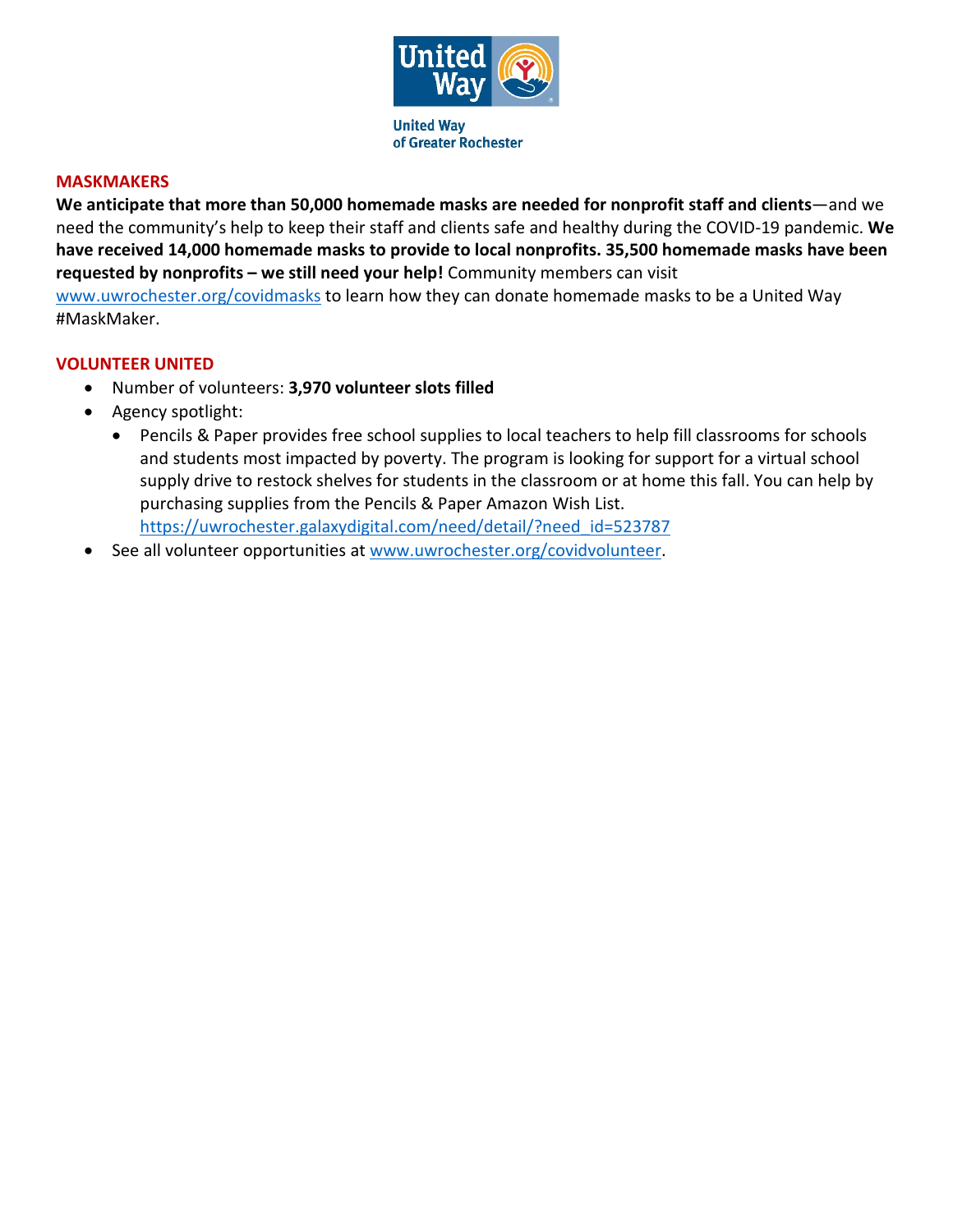### **COMPLETE LIST OF COMMUNITY CRISIS FUND GRANTS**

#### THIS WEEK'S GRANTS HIGHLIGHTED

- American Red Cross, Greater Rochester Chapter (Genesee, Livingston, Monroe, Ontario, Orleans, Seneca, Wayne and Yates Counties)
- Community Food Cupboard of Rochester (Monroe County)
- Eastern Services Worker Association (Monroe County)
- Empire Justice Center (Genesee, Livingston, Monroe, Ontario, Orleans, Seneca, Wayne and Yates Counties)
- Ibero-American Action League (Monroe County)
- REACH Advocacy (Monroe County)
- Ronald McDonald House Charities of Rochester (Genesee, Livingston, Monroe, Ontario, Orleans, Seneca, Wayne and Yates Counties)
- Action for a Better Community (Monroe County)
- Alzheimer's Association, Rochester & Finger Lakes Region Chapter (Monroe, Genesee, Livingston, Ontario, Orleans, Seneca, Wayne and Yates Counties)
- ARC of Livingston-Wyoming (Livingston County)
- ARC of Wayne (Wayne County)
- Asbury First United Methodist Church (Monroe County)
- AutismUp (Monroe County)
- Baden Street Settlement (Monroe County)
- Beyond the Sanctuary (Monroe County)
- BluePrint Geneva, Inc. (Ontario County)
- Boys and Girls Club of Geneva (Ontario County)
- Boys & Girls Clubs of Rochester (Monroe County)
- Bridges for Brain Injury (Ontario County)
- Care Net Pregnancy Center (Ontario County)
- Catholic Charities Community Services (Livingston, Monroe, Ontario, Seneca, Wayne and Yates Counties)
- Catholic Charities of Buffalo (Orleans and Genesee Counties)
- Catholic Charities of Livingston County (Livingston County)
- Catholic Family Center (Monroe County)
- Celebrate! Family Church (Livingston County)
- Center for Community Alternatives (Monroe County)
- Center for Employment Opportunities (CEO) (Monroe County)
- Center for Youth Services (Monroe County)
- Charles Settlement House (Monroe County)
- Charlotte House, Inc. (Genesee, Livingston and Orleans County)
- Child Advocacy Center of the Finger Lakes (Ontario, Seneca and Yates Counties)
- Community Action for Wyoming County (Wyoming County)
- Community Hygiene Bank of Concordia Lutheran Church (Monroe County)
- Community Place of Greater Rochester (Monroe County)
- DePaul (Genesee, Monroe and Orleans County)
- Edith B. Ford Memorial Library (Seneca County)
- Empire Justice Center (Monroe County)
- Empire Justice Center C.A.S.H. program (Genesee, Livingston, Monroe, Ontario, Orleans, Seneca, Wayne and Yates Counties)
- Epilepsy-Pralid (Monroe and Ontario Counties)
- Family Counseling Service of the Finger Lakes (Wayne County)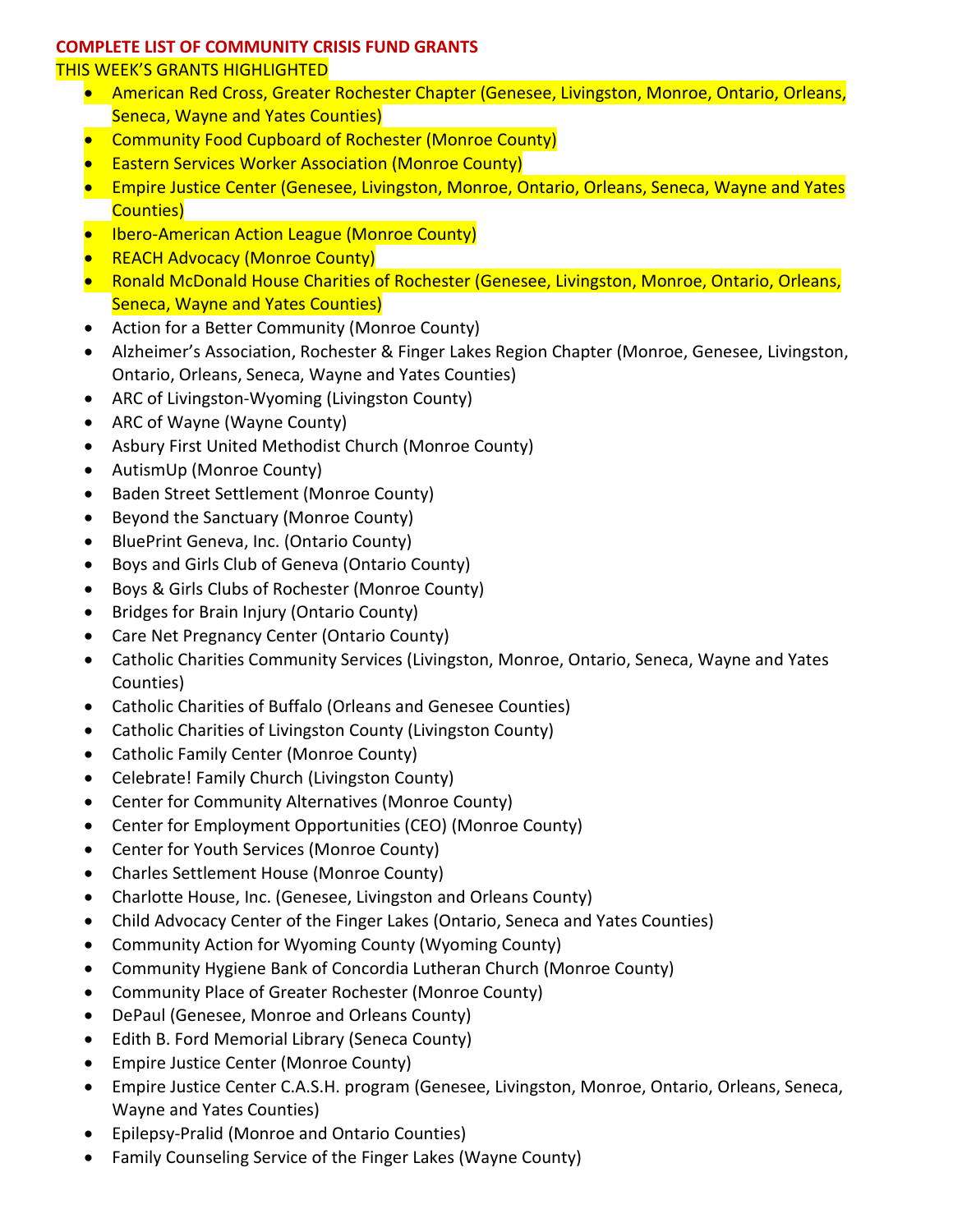- Finger Lakes Community Schools/Linked to Family Counseling Service of the Finger Lakes (Wayne County)
- Finger Lakes Counseling & Referral Agency (Ontario, Seneca, Wayne and Yates Counties)
- Foodlink (Genesee, Livingston, Monroe, Ontario, Orleans, Seneca, Wayne and Yates Counties)
- Gananda Education Foundation (Wayne County)
- GLOW YMCA (Genesee, Livingston, Orleans and Wyoming Counties)
- Goodwill of the Finger Lakes (Livingston, Monroe, Ontario, Seneca and Wayne Counties)
- Golisano Autism Center (Genesee, Livingston, Monroe and Ontario Counties)
- Goodwill of the Finger Lakes (Monroe County)
- Healthy Baby Network (Monroe County)
- Heritage Christian Services (Monroe County)
- Hope Lutheran Church (Monroe County)
- House of Mercy (Genesee, Livingston, Monroe, Ontario, Orleans, Seneca, Wayne and Yates Counties)
- Jewish Community Center (Monroe County)
- Jewish Home of Rochester (Monroe County)
- Jewish Family Services of Rochester (Monroe County)
- Joint Heirs Kingdom Ministries (Monroe, Ontario and Way Counties)
- Judicial Process Commission (Monroe County)
- Keeping our Promise Rochester (Monroe County)
- Ibero-American-Action League (Monroe County)
- Independent Living of the Genesee Region (Genesee and Orleans Counties)
- Interlaken Public Library (Seneca County)
- Legal Aid Society (Genesee, Livingston, Monroe, Ontario, Orleans and Wayne Counties)
- Lifespan (Monroe County)
- Living Well Mission (Yates County)
- Livingston County (Livingston County)
- Lodi Whittier Library (Seneca County)
- Loop Ministries (Monroe County)
- Mary Cariola Center (Monroe, Genesee, Livingston, Ontario, Orleans, Seneca, Wayne and Yates Counties)
- Mary's Place Refugee Outreach (Monroe County)
- Meals on Wheels (Monroe County)
- Medical Motor Services (Monroe County)
- Monroe Community College Foundation (Monroe County)
- Mt. Hope Family Center (Monroe County)
- Mozaic (Seneca and Yates Counties)
- Newark Food Closet (Wayne County)
- Ontario ARC NYSARC Inc, Ontario County Chapter (Ontario County)
- Pathway Home of the Finger Lakes (Seneca County)
- Patrick Place Comfort Care Home (Livingston and Monroe Counties)
- Planned Parenthood of Western and Central NY (Genesee, Livingston, Monroe, Ontario, Orleans, Wayne and Yates Counties)
- Pro Action of Steuben and Yates (Yates County)
- Project Stork, Inc. (Genesee and Orleans Counties)
- Project URGE, Inc. (Monroe County)
- REACH Advocacy (Monroe County)
- Refugees Helping Refugees (Monroe County)
- Rochester ChildFirst Network (Monroe County)
- Rochester Refugee Resettlement (Monroe County)